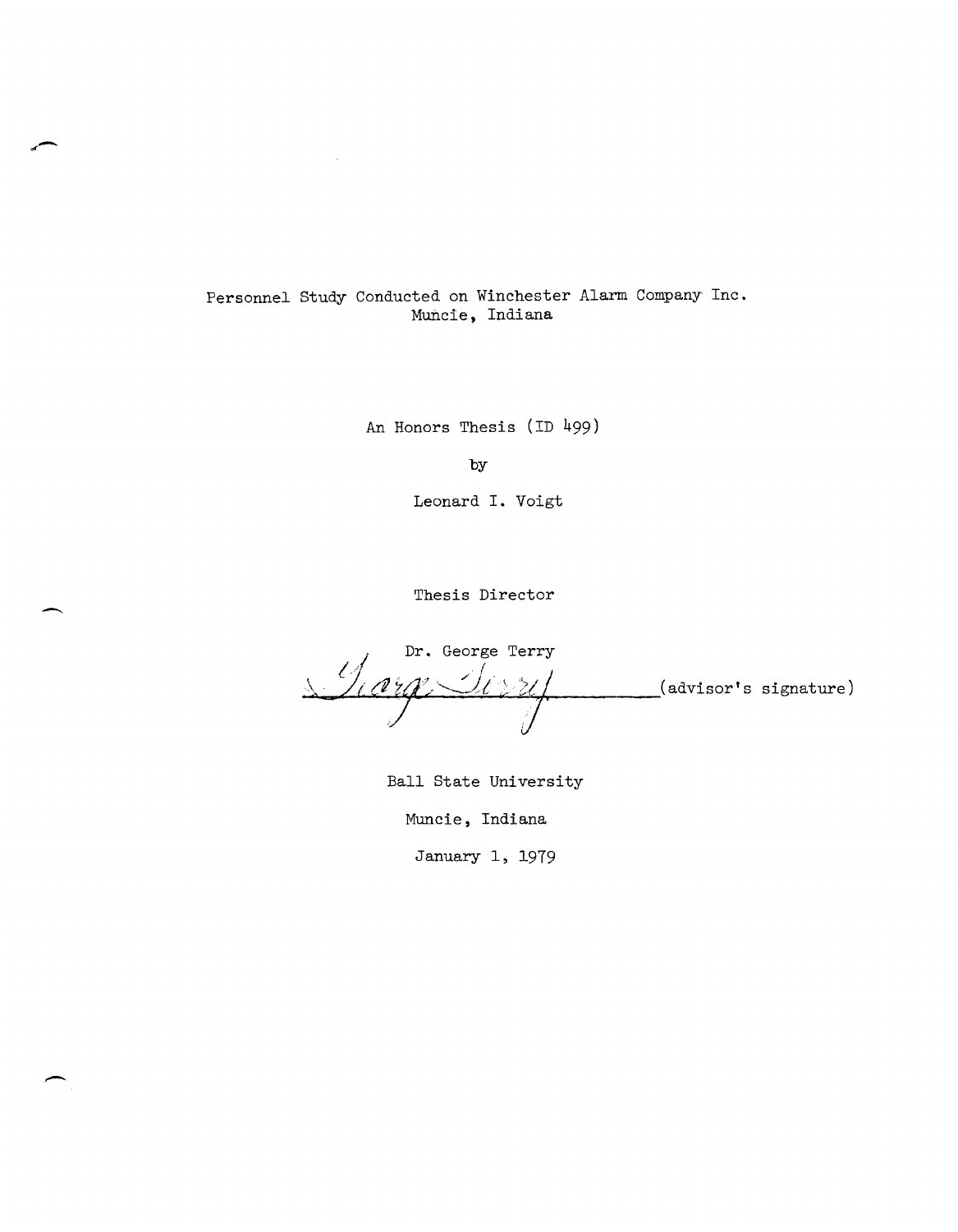്ച് $\parallel$  $\gamma\gamma\gamma$ . V65

#### Winchester Alarm Company, Inc.

### Selection of the Company

After failing to win approval to do a personnel study on a local medical laboratory, the accountant with whom I was negotiating to do the study, Mr. David Robinson, suggested that he would, on my behalf, find a company which would be willing to have a personnel study done. After thanking him, he came up with Winchester Alarm Co., Inc. whose president agreed to have such a study done. The president and Mr. Robinson knew each other from their membership in a local businessman's club.

I contacted the president and set up a meeting with him where I explained the details of what I wanted to do. He, in turn, pointed out certain problem areas in the personnel area which he thought were good areas to explore. The president asked me to liase with the Night Shift Supervisor during my ~, ' study. I was to get all of the relevant information pertaining to the working and history of the company.

) <

Because the Winchester Alarm Company deals with very sensitive information and their customers depend on the company's discretion not to divulge this information, a security check was run on me. After two weeks the security check was cleared and I proceeded with the study.

#### Purpose of the Study

The purpose of the study was to find and study an area or areas of the personnel function which could be better managed, personnel practices which are deemed counter-productive to the company's aims.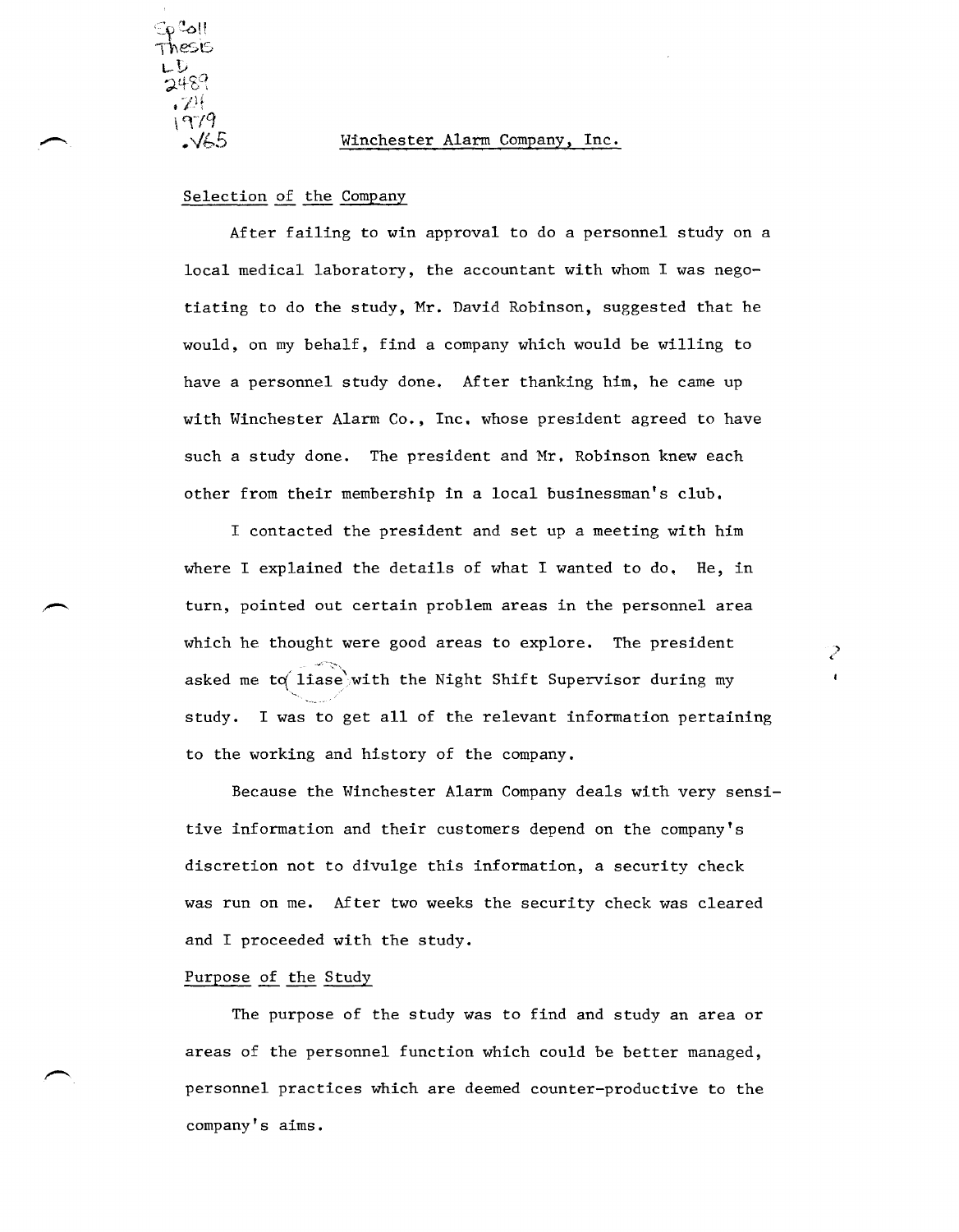page 2

#### Methodology

The methodology followed consisted of conducting (a) In-depth interviews with key members of the company's staff, (b) Questionaire results from the supervisors and top management members of the company.

The reasons for using these methods are as follows: 1) In-depth interviews seemed the best way of obtaining the information needed to make a study. Because the main job consisted of monitoring a vast array of instruments, obtaining data through observation would have proved difficult. The maintainance and installation are done on private premises which would be difficult to access. Further, it would be difficult to observe relationships between the employees. Being an outsider, and with everyone putting on their best face, it would be an unnatural environment for observation.

2) Getting the story from one side and not the other would probably have led to a biased conclusion. For this reason, both management and staff had in depth interviews. They were told that the interview was confidential and that it should not be discussed with anyone until the study was over. This last stipulation was to prevent a "ganging up" effect which may have occured if each interviewee knew what questions I was going to ask him or her.

3) The questionaires offered a standard from which to work. Each member of management had the same questionaire and thus the results could be compared.

According to the president, no such study had previously been done on the company. This study was therefore the first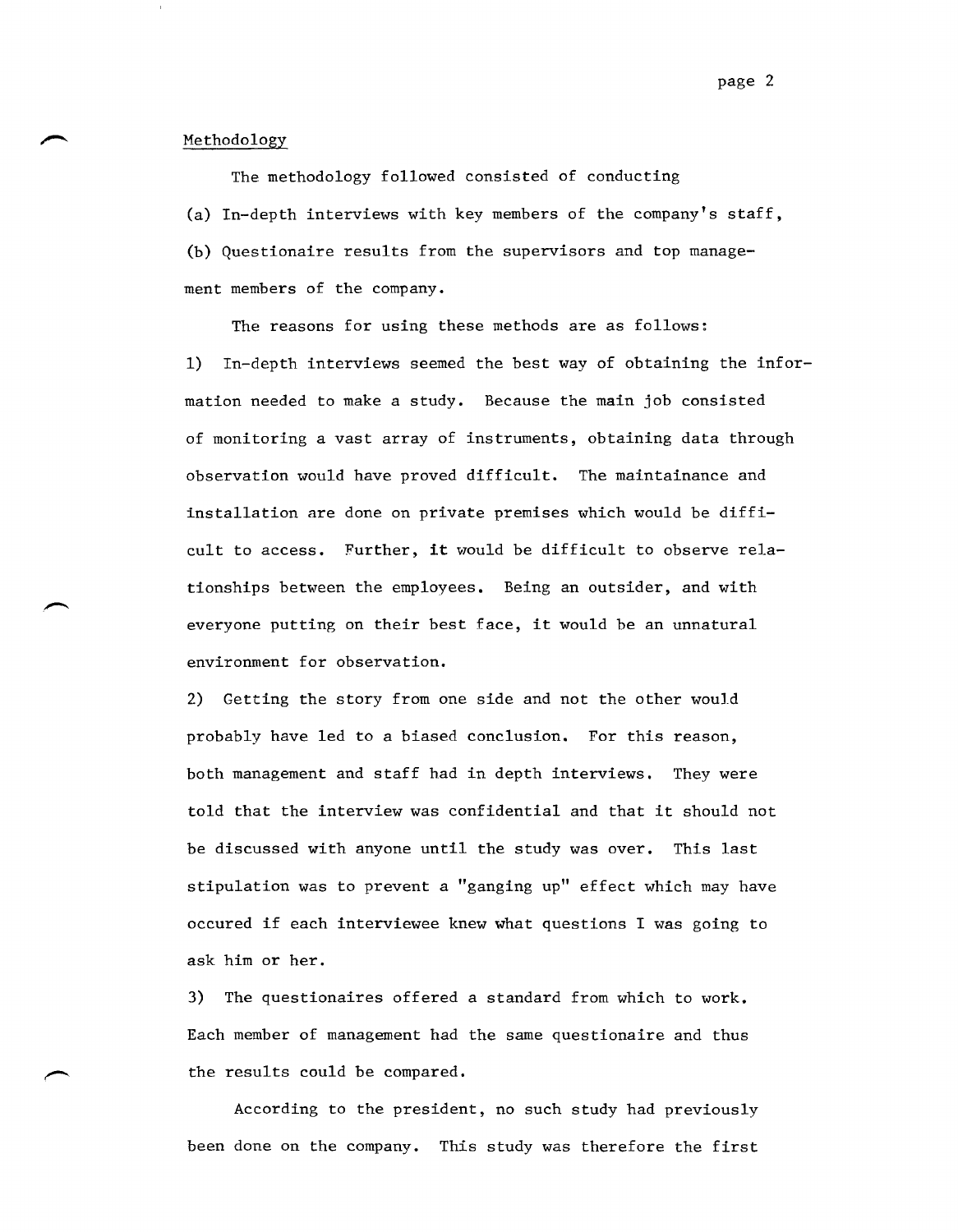the company had encountered. Bracken library was used to find out whether any similiar study had been carried out and submitted to the Honor's program. The search proved negative.

# History of the Company

The company was started by the president five years ago. It has since then grown by leaps and bounds. The company started with only ten accounts and now has several hundred such accounts.

There are plans for expansion, not only in equipment, but also in manpower, to take care of the ever increasing amount of business.

#### Function and Activities of the Company

The company installs alarms and monitoring devices on the private or business premises of its customers for the purpose of detecting unauthorised entries and fire. The company installs, repairs, and maintains these alarm systems.

The company monitors several hundred of these alarms in their control room. The employees who do the monitoring (called guards) are able to notify the police, the customer, and the fire department in the event of an alarm situation existing on any of the , ) monitored premises either for entry or fi $\mathring{\#}$ é.

In some cases, if the premise is nearby, the guard may leave the control room to investigate an alarm situation. The guard is expected to try and apprehend a suspect if he gets there before the police. He is given a handgun and handcuffs (no mace) to help him complete this task. If he succeeds he is given a reward of \$25.00. This task is usually carried out in groups of two with the result that a reward is split between them.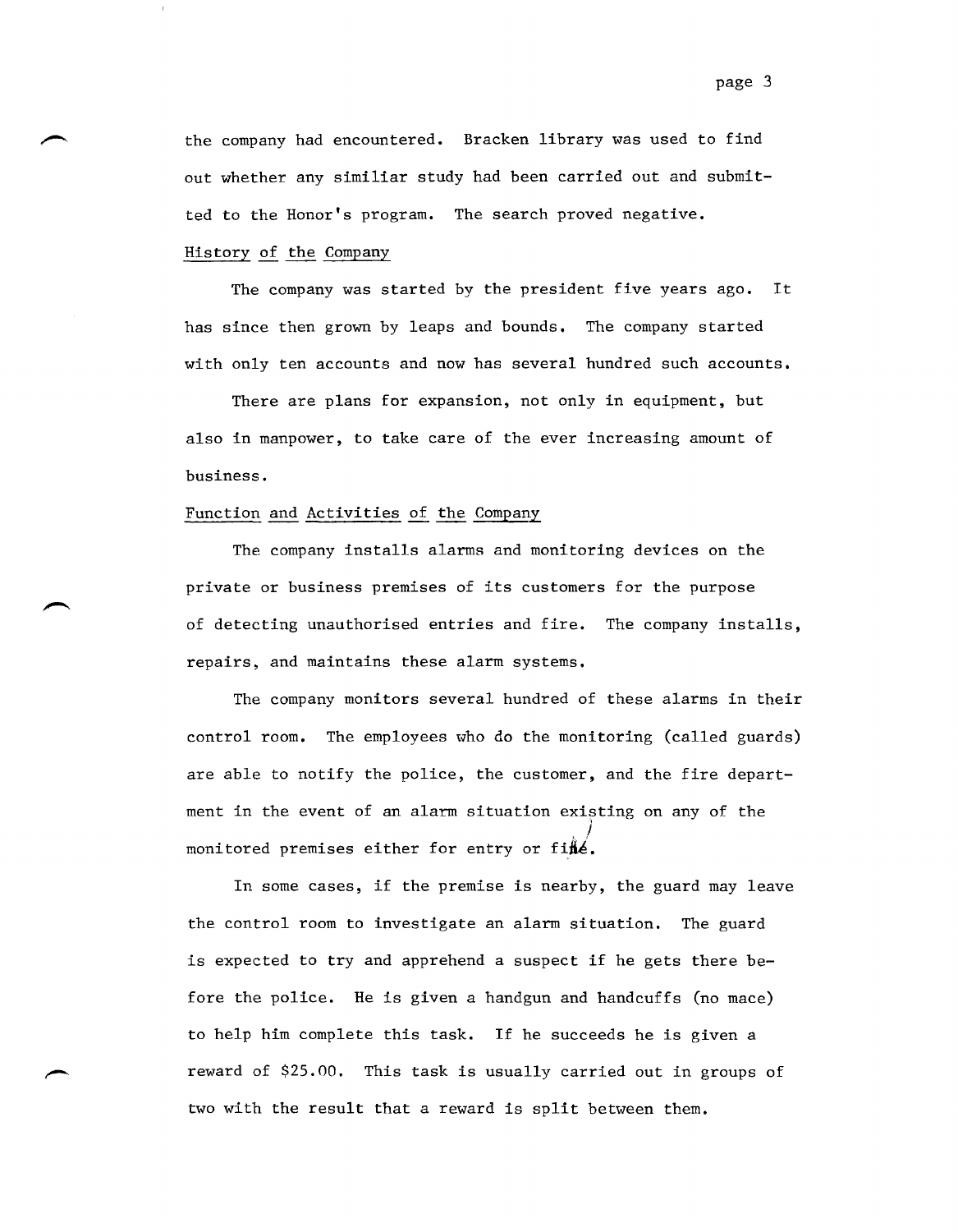# The Organizational Structure

# (A) The Formal Structure



#### Duties of Management Members and Staff

- 1) The President: He deals mostly with sales; customer relations, finances of the firm for expansion and maintenance and longterm planning.
- 2) The Bookkeeper: She pays the company's wages; collects payment from customers; keeps the books of the company. She also supervises the running of the answering service which is another company owned by the president, but is included here because the two companies' personnel do interact with each other. For example, the switch board for the answering service is in the control room and works a 24 hour shift. The personnel of the answering service, at midday lunch, double as guards while the guards are at lunch. They are given no formal training in this particular area.
- 3) The Day Shift Supervisor: This person is in charge of final selection and termination of staff members. He supervises the training of new personnel; checks all cards that are sent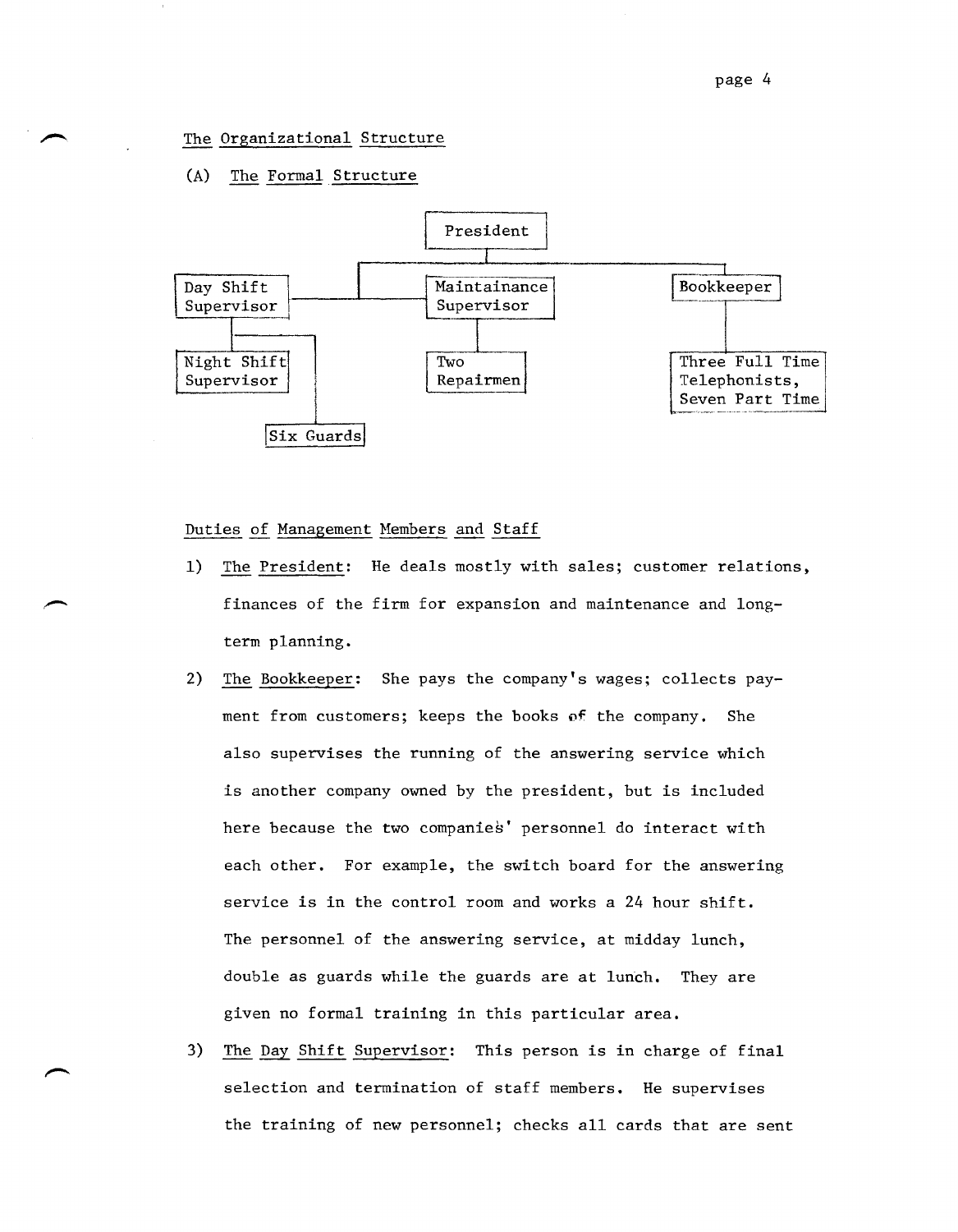to customers; supervises the guards and handles customer's complaints.

- 4) The Night Shift Supervisor: He carries out the same duties as the Day Shift Supervisor but has no authority over the men.
- 5) The Maintenance Supervisor: This person is in charge of installation, repair, and maintenance of the alarms and detectors. Besides supervising the two repairmen under him, he is also able to perform the selection and dismissal function.
- 6) The Guards: Their duties consist of:
	- A) Open and close alarms (a manual switch operation) which clock people in and out of buildings.
	- B) Leave the control room, if alarm is nearby, to investigate an alarm or to fix a minor fault with the alarm.
	- C) Interpret whether an alarm is an actual alarm or a fault.
	- D) Make out work orders for repairs to be effected.
	- E) Take all messages (except those directed at the answering service) to do with the business.
	- F) To check their own cards at the end of the shift for mistakes that might have been made.

Note: Every time there is an alarm, a time card is punched. If the alarm goes off again the card should again be punched. The guard interprets whether this is a real alarm situation or not. The card is sent to the customer to show him when people are coming and going. If there is an entry punched on the card, but no exit punched, it is considered a mistake on the part of the company's management which does not want such a mistake sent out to the customer. It is for this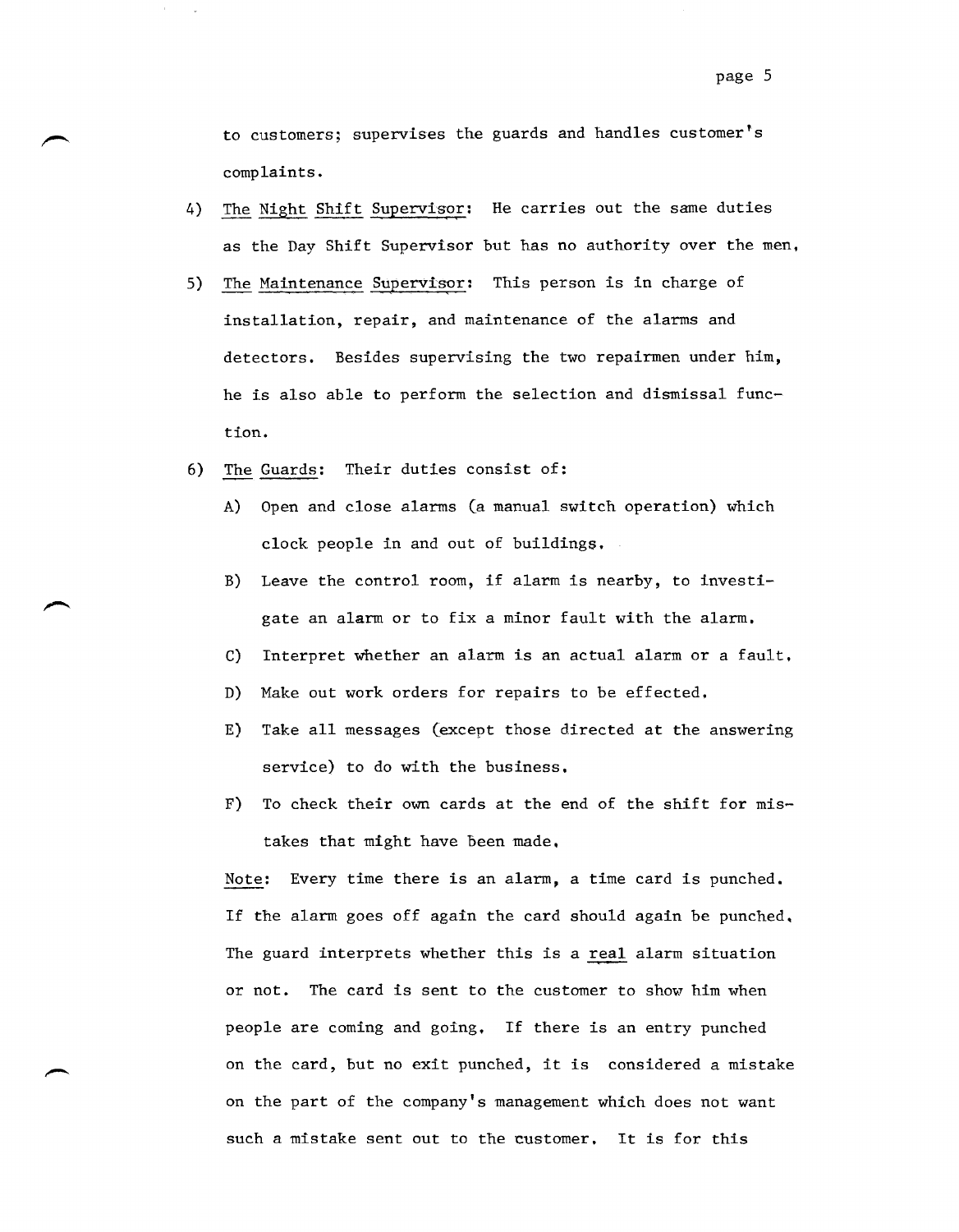reason that the cards are checked out by everyone. Mistakes are deemed important.

The degree of skill needed to be a guard is not high, but training is needed in both repair and interpreting of the alarm systems, as well as training in apprehension of possible suspects.

(B) The Informal Structure

.-

The following details were obtained from the in-depth interviews conducted with the staff and managers.

- 1) The President: He tends to blow up too easily when things go wrong. He also tends to go through the informal chain of command, which results in his by-passing the supervisors to reprimand members of the staff. Company employees feel that he tends to make promises to customers which he can't keep, e.g. promises to install alarm equipment by a certain date, causing customers to complain. He allows staff members to come to him with their problems and complaints instead of receiving them through the formal lines of communication, i.e. the supervisors. He backs his supervisors in their decisions dealing with selection, training, and dismissal of staff.
- 2) The Bookkeeper: Although the bookkeeper has nothing to do with the supervision of the guards, she does wield a great deal of influence. This is mainly because she is a part owner in the business and she is the wife of the president of the company. She does not, however, go out of her way to supervise the men, but rather interferes with the formal structure of authority by giving orders here and there and

page 6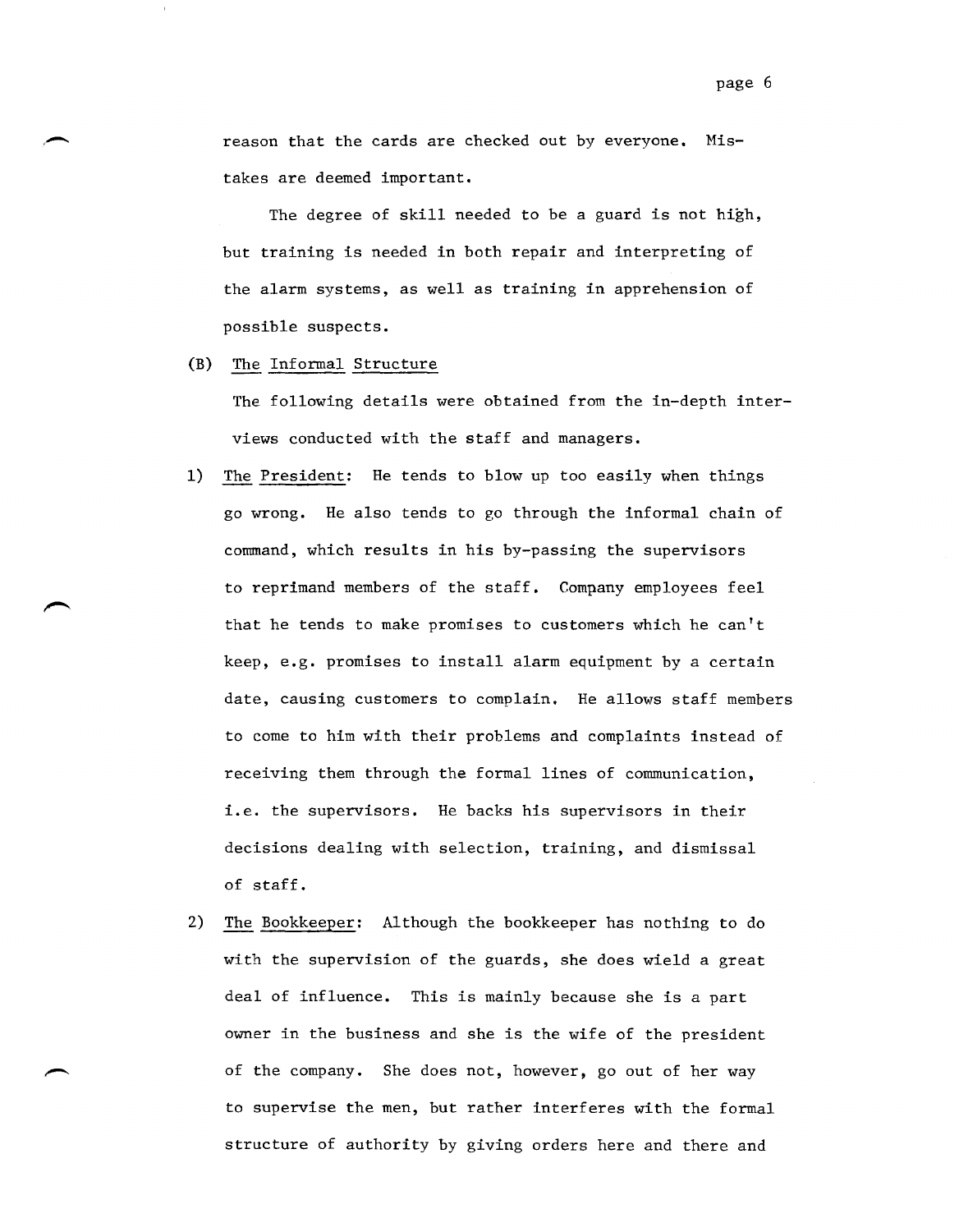thereby confusing the staff by giving conflicting orders. She is a little abrasive when giving these orders.

- 3) The Day Shift Supervisor: He has had long experience in the security business and tends to be more sympathetic towards his men than any of the supervisors and is thus very popular amoungst the men. He feels that mistakes are human, difficult to stop, and too much importance is attached to them. Hence, he is well liked and fits in with his job well.
- 4) The Night Shift Supervisor: There doesn't seem to be anyone who likes this man. It is mainly because, as interviewees expressed, of his authoritarian and fault finding attitude towards his men. His lack of authority frustrates him into this attitude. He feels he should be given the same authority as the Day Shift Supervisor because he already has the title of Night Shift Supervisor which presently means nothing without formal authority.

He is regarded as the "pet" of the bookkeeper and derives a great deal of influence from her. Because he has no authority and she has, he will report to her any staff member who has stepped out of line. He has the habit of posting the mistakes of the men on the notice board which causes a great deal of consternation amongst the men. This has cause to undermine the unity of the men with the result that there is presently a "fault find war" going on which is a very unhappy state of affairs.

5) The Maintenance Supervisor: He gets on well with his men and tends to get on with the job rather than get involved in office politics. He is usually under great pressure to get jobs done on timp..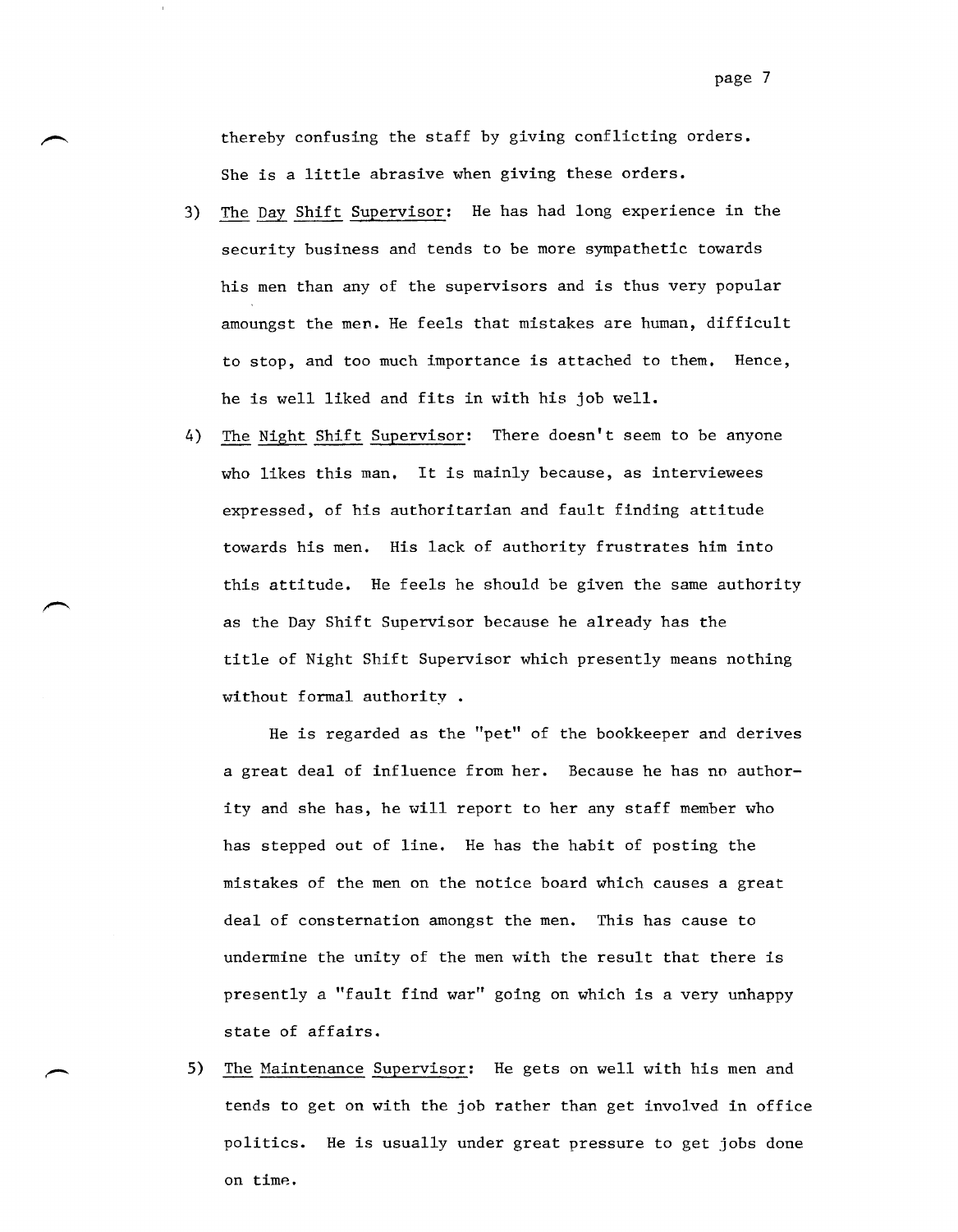# The Present State of Affairs

- 1) Selection and Recruitment
	- A) The company does not try to hire men from other alarm companies.
	- B) The company has tried to avoid hiring friends of employees which was the practice up until a year ago.
	- c) The applicant has a security check run on the man and also he is given a lie detector test.
- 2) Training and Development
	- A) The training period consists of 80 hours on the control  $\text{panel.}$
	- B) No training in the field of alarm systems and maintenance is given.
	- c) No firearm training is given, yet the men are required to carry and use a gun. The gun permit is supplied by the firm.
	- D) Training is carried out by the Day and Night Shift Supervisors.
- 3) Wage and Salary Administration
	- A) Wages are too low according to the majority of the emp1oyees. Wages provide no source of motivation to perform effectively.
	- B) Raises are given every three months for the first two increments, then every six months from then on,
	- C) Wage level increases by \$1.00 per hour over two years, i.e. it takes two years to get a one dollar hourly increase,
	- D) There are no merit raises given.
	- E) There is no performance appraisal practice to help with raises.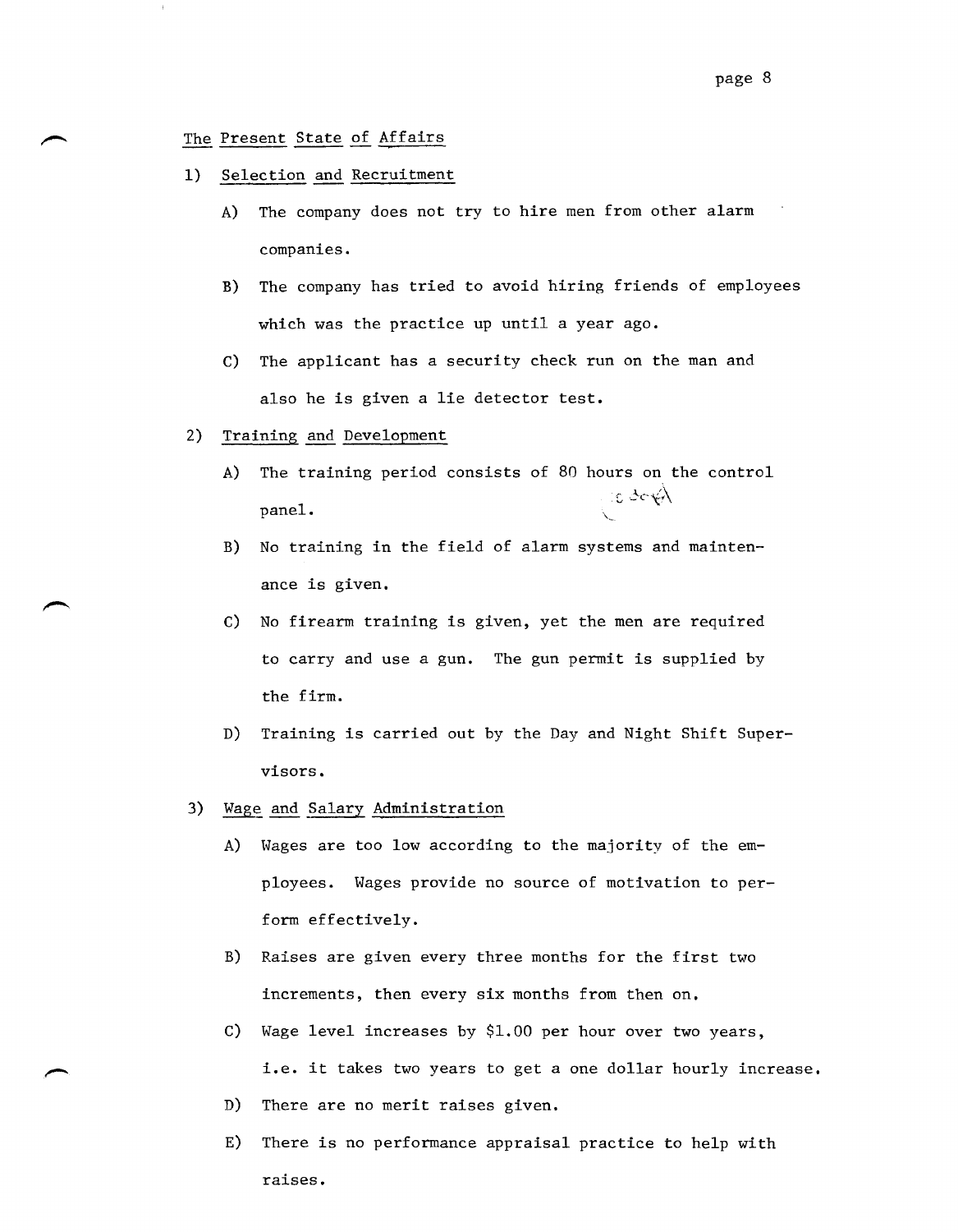F) The wage system is explained to employees when they start. 4) Leadership

As part of this study each member of management was given a "Leadership Opinion Questionnaire" (by Edwin A. Fleishman, 1969 Revision) to fill out. The questionnaire is intended to show whether the supervisor is either "consideration oriented" or "structure oriented".  $<sup>(1)</sup>$ </sup>

Each category is rated from 0-80, thus a possible result could be C=67; S=42, which would show the person to be more consideration oriented than task oriented. Each management member's leadership score is indicated below, under results of questionnaires.

# Results of the Questionnaires

- A) The President: (C=41; S=51) He is almost in the "middle of the road". He is equally concerned with tasks and people.
- B) The Bookkeeper: (C=56; S=35) She is much more concerned with people than task.
- c) The Day Shift Supervisor: (C=57; S-49) He shows about the same orientation as the bookkeeper. The interviews with managers and staff, however, did not indicate this.
- D) The Night Shift Supervisor: (C=45; S=57) He is a little more task oriented than the other members.
- E) The Maintenance Supervisor:  $(C=54; S=58)$  He is very much a "middle of the road" manager: he is orientated in both directions.

(1) a) Consideration Orientated Type: One who is interested in people, relates to them; he has a human relations perspective to management. b) Structure Orientated Type: One who is task orientated and thinks of the work to be done, not the people doing it,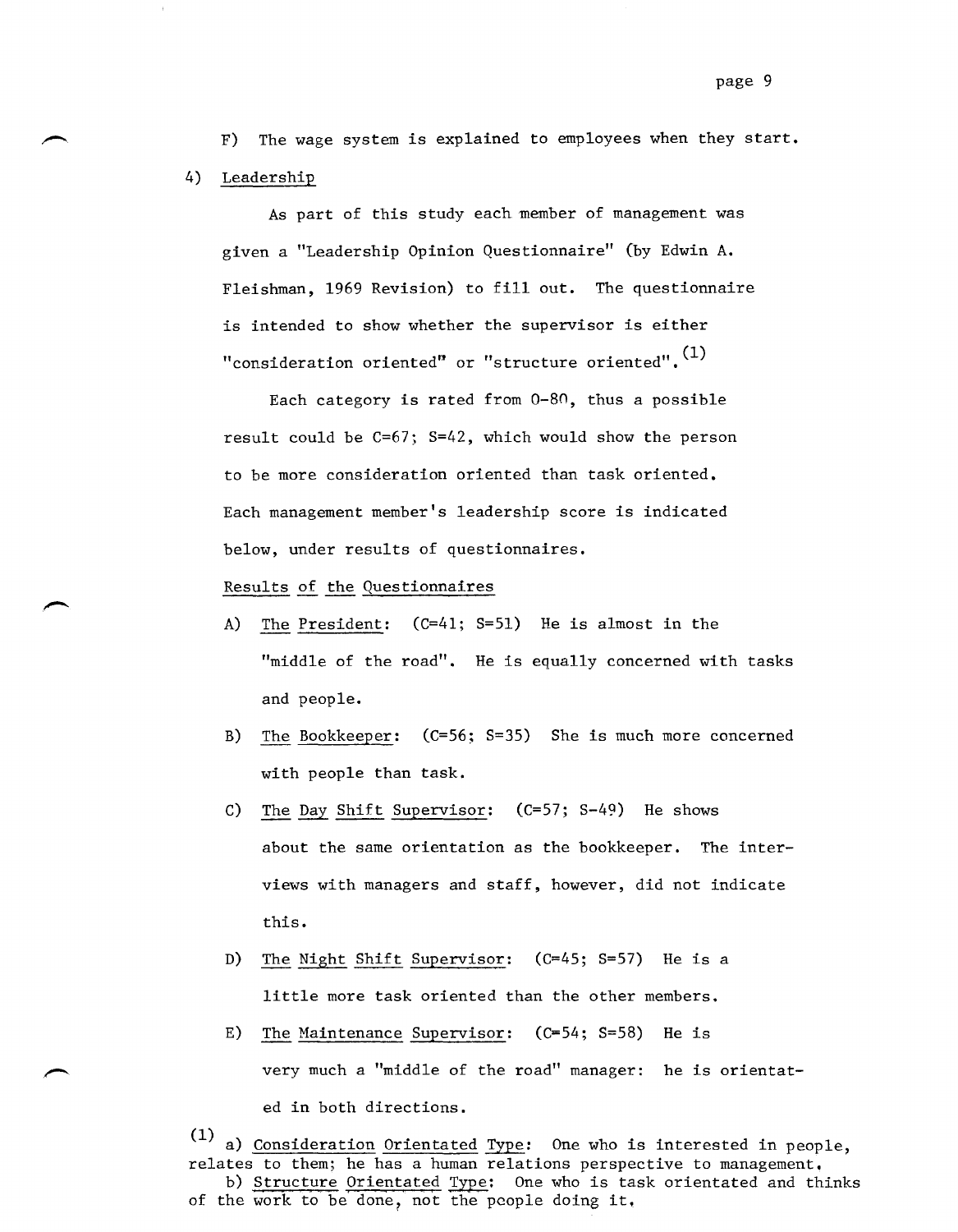They are "middle of the road" leadership tendencies, as set forth by the type of questionaire used. This may suggest areas other than leadership, for improving the personnel function of the company.

# Leader - Group Relations

From the in depth interview it was found that most of the managers practice "management by exception", that is, "If you don't hear from me, you know you're doing O.K."

Very little praise was leveled at the employees, they are never told they are doing a good job. The only time they really hear from the managers it is either an order or a repremand for a mistake. This treatment has affected the morale of the company.

#### (5) Labour Relations

There is no unionization or plan to unionize the company's employees.

#### (6) Benefits

a) The company pays half of the medical insurance which covers the employees.

b) One week's paid leave and one week without pay is the total vacation given by the company to each employee.

c) There is no pension provided by the company.

d) There is no group life insurance offered by the company

# (7) Working Conditions

a) Control room is shared with the Answering Service which can be distracting to the guards.

b) During slack times guards are not allowed to play games (cards, chess), but are allowed to read.

c) Answering Service personnel double as guards during lunch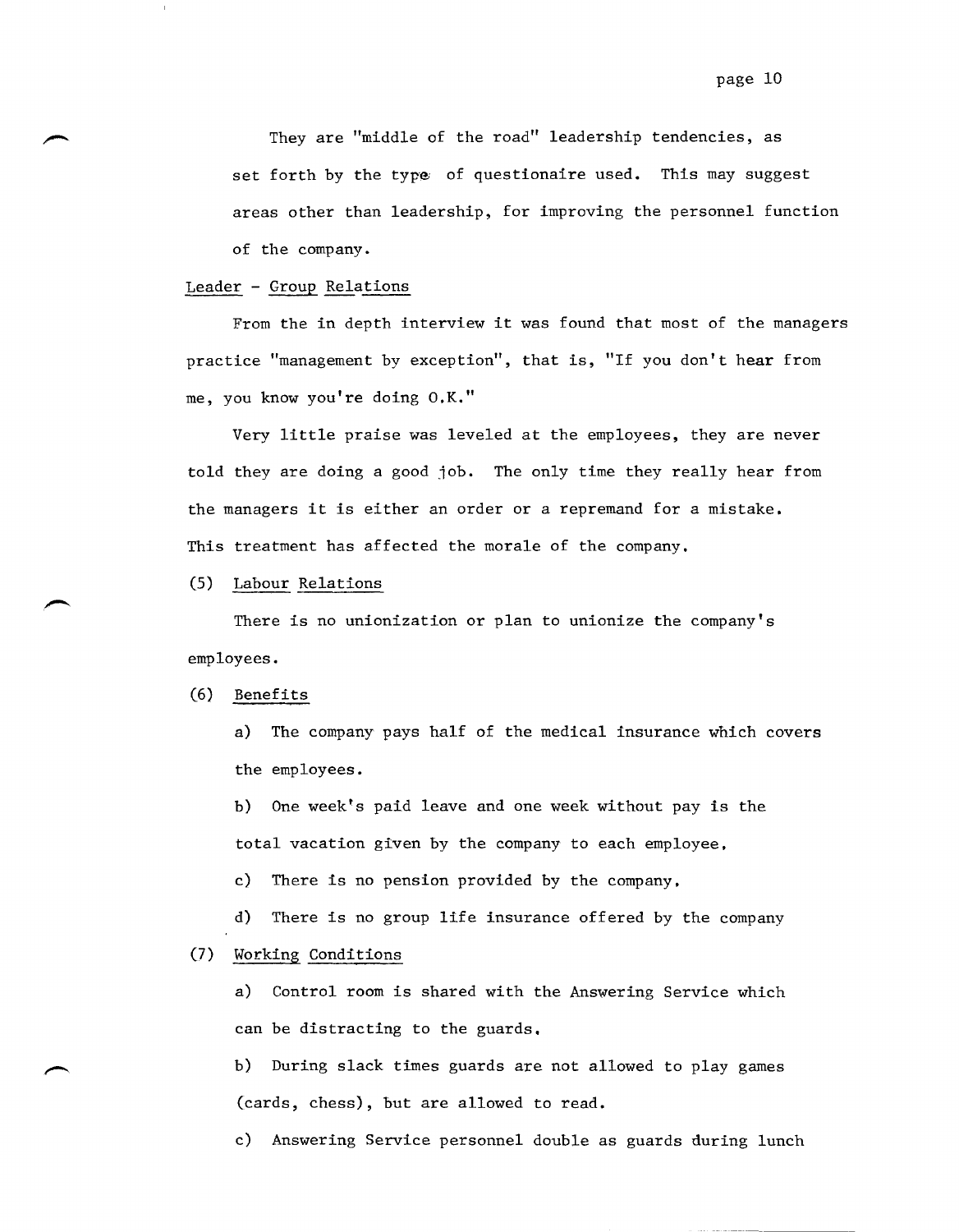break which can lead to mistakes.

d) No break is given to night shift to fetch a hot meal from outside the building while the day shift is given a break.

e) There is no shift rotation.

f) There is no suggestion box.

g) There is no lQgbook in which information is formally passed on from one shift to another.

# Additional Personnel Functions Requiring Correction or Adjustment

Morale pertains to the general feeling of well-being satisfaction, and happiness of the people, with their work and environment, at  $~\cdot$   $~\cdot$ the company. Many of the following items contribute to the lack, morale. ~ a) A high turnover rate of the staff reflects the morale level of the company. The company looses about two staff members, (usually guards), every year which is about a third of the guards and about 18% of the total staff.

Ex-employees, mainly guards, were contacted and asked why they left the employ of Winchester Alarm. The main reasons they gave for leaving were: 1) low pay, 2) No future prospects, 3) Not enough training.

b) Managers make promises to customers they can't keep, resulting in customer complaints to staff members.

c) Managers tend to repremand employees without going through\_the proper lines of authority.

d) The job tends to be routine and boring, especially for the guards. e) Employees view the job as having few, if any, prospects.

f) There is too much fault-finding and criticism of the staff without any positive feedback by way of praise for a job well done.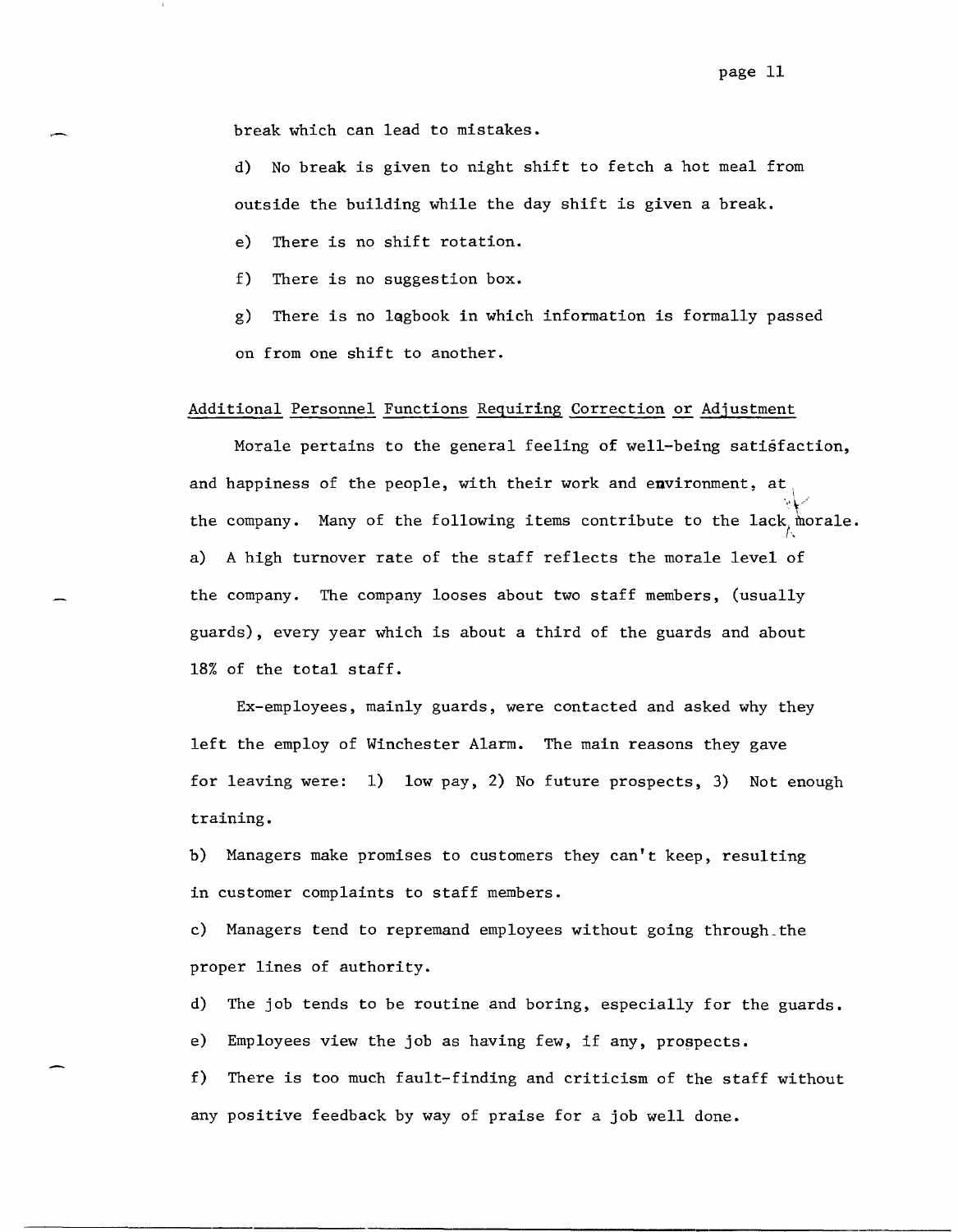g) Guards are not allowed to help answering written complaints by customers.

h) Training in all areas of the job are insufficient.

i) The employees don't feel as if they are making any decisions on the job. They don't feel they are making any important contribution to the success of the company.

j) There is no participation by subordinates in decisions that effect their work.

k) Wage increments are too low.

#### The Main Problems

From the information revealed above, several main problems seem evident. They are as follows:

- 1) Morale is low.
- 2) Turnover is high.
- 3) Leader Group relations are not effective.
- 4) Benefits are too few.

#### Recommendations

(1) Increase paid vacation from one to two weeks.

(2) Get a pension fund for the company. If the company can't afford to make half the contribution at least part contribution will do for the time being.

(3) The employees should have some sort of group life insurance benefits, especially the guards. Again, part contribution by the company is preferable to nothing at all.

(4) A log book should be supplied to the control room to avoid the present mix-ups and break down of communication which occurs now.

(5) Do away with publishing the mistakes of the guards on the notice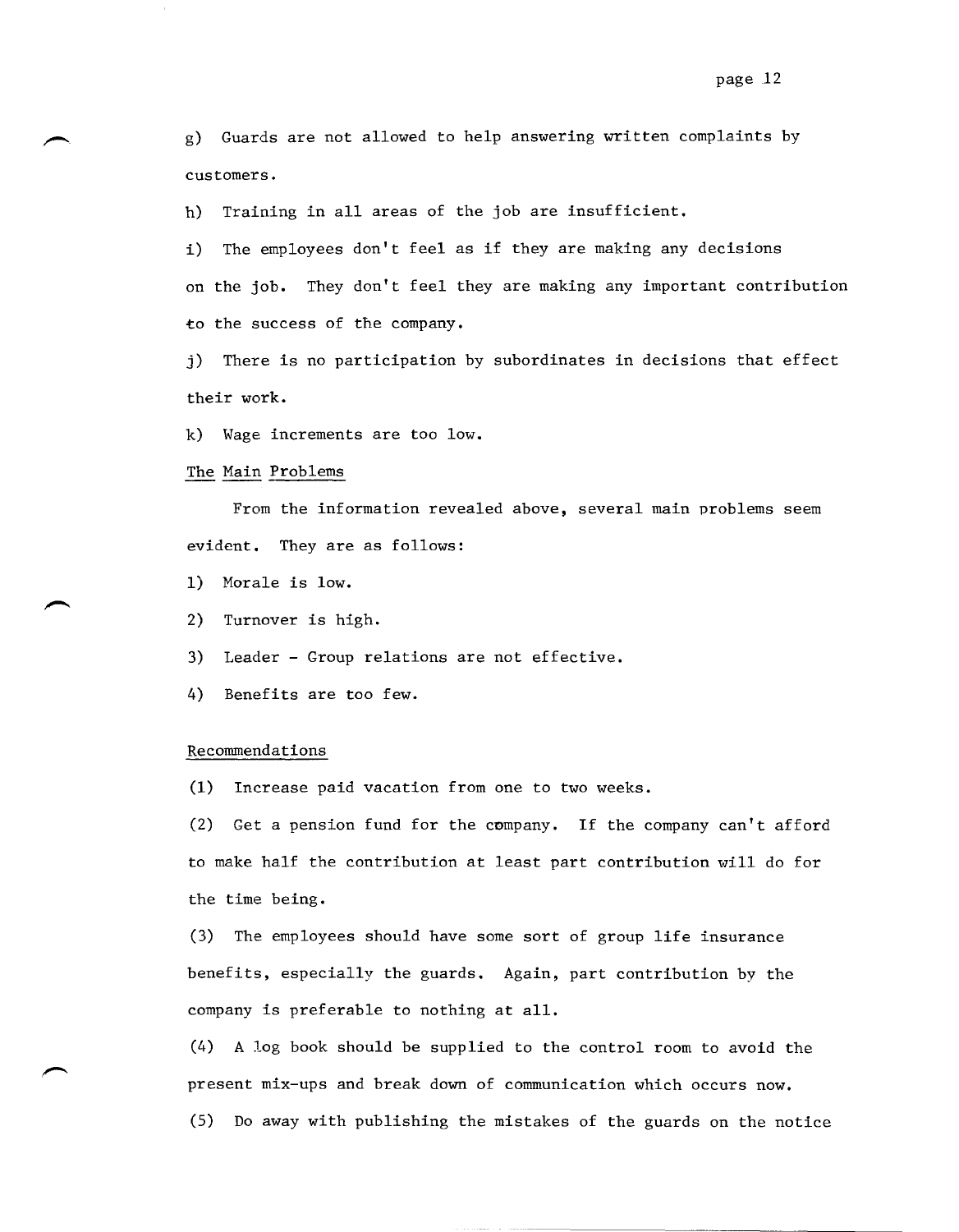board. It would be better to make a game of it instead e.g. for each mistake levee a fine of say 25¢ which is put into a kitty and at the end of the month the money is used to buy the chaps beer. A scheme of this nature would do away with the present humiliation which is associated with mistakes.

(6) A program for performance appraisal should be put into action. The employees should be asked for their opinion of what they consider their performance should be based on. In this way one can get their ideas and co-operation with as little resistance to the new move as possible. This program would serve for the basis of future merit raises and merit promotions.

(7) Bigger raises should be given and the raises should be on merit. The employee should be told why or why not he is getting a raise. A livable wage is clearly needed by the employees to keep them there. The more benefits given the employees the more reasons they have for not leaving for another job. The increased benefits would greatly reduce the chance of unionization.

,-

 $(8)$  Increased training in all areas is needed by the employees. This includes technical training - maybe let the new employee (or old) ride with a repair man for a weeks arms training. (9) The company, to shew it's appreciation for a job well done, should try to provide some token of this appreciation e.g. a cake or candy every so often. It should look as if it is a spontaneous gesture - not planned but must be a surprise to highten the effect. (10) The Answering Service should be relocated outside the control room as it does interfere with the guard's work.

(11) A Suggestion Box should be installed immediately. Not only does it give management a good supply of ideas but it also serves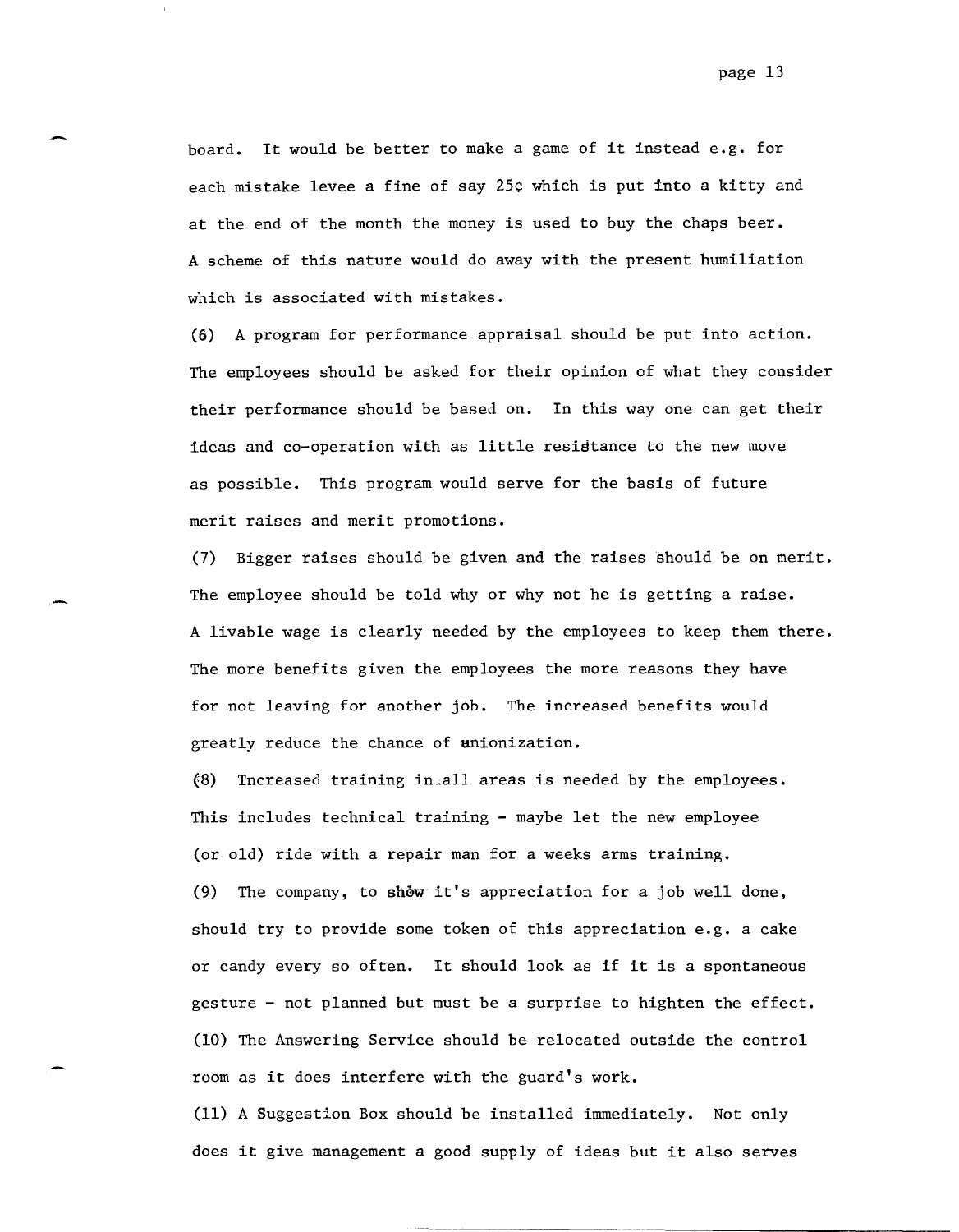as a feedback system for what is going on in the company's employee's minds. It also serves as a safty vdve for grievances which will be submitted through this medium (anonymous or otherwise) as there is presently no grievance handling process. Having some sort of grievance outlet helps to keep the men happy thus keeping out formal grievance handling by unionization.

(12) Install a microwave oven so hot meals can be prepared by guards.

It has occured to me that if a guard shot shomeone while he was on duty, the company would be liable for actions which could result in serious legal complications. Again, the employer should recognize the importance of a full and comprehensive training program for the company's employees. And should not offer a reward for any apprehension the guards might make.

#### The Cost of Recommendations

Because of the discrete nature of this study no mention of wage rates can be made, therefore, direct labor hours will be used as a measure.

1) Vaction: An increase of one weeks paid vacation will increase the total direct labor hours (DLH), to be paid, by 2.89% per annum. This amount includes the overtime needed to be paid while the employee is on vacation.

2) Training: With an average turnover in staff of two employees per annum, an increase of one week's training will increase the total DLH to be paid, by 0.52% per annum. It is hoped that this cost decreases as the extra training takes effect. Arms training can be arranged with the local police at not cost.

3) Pension Fund and Group Life Insurance: This cost depends entirely